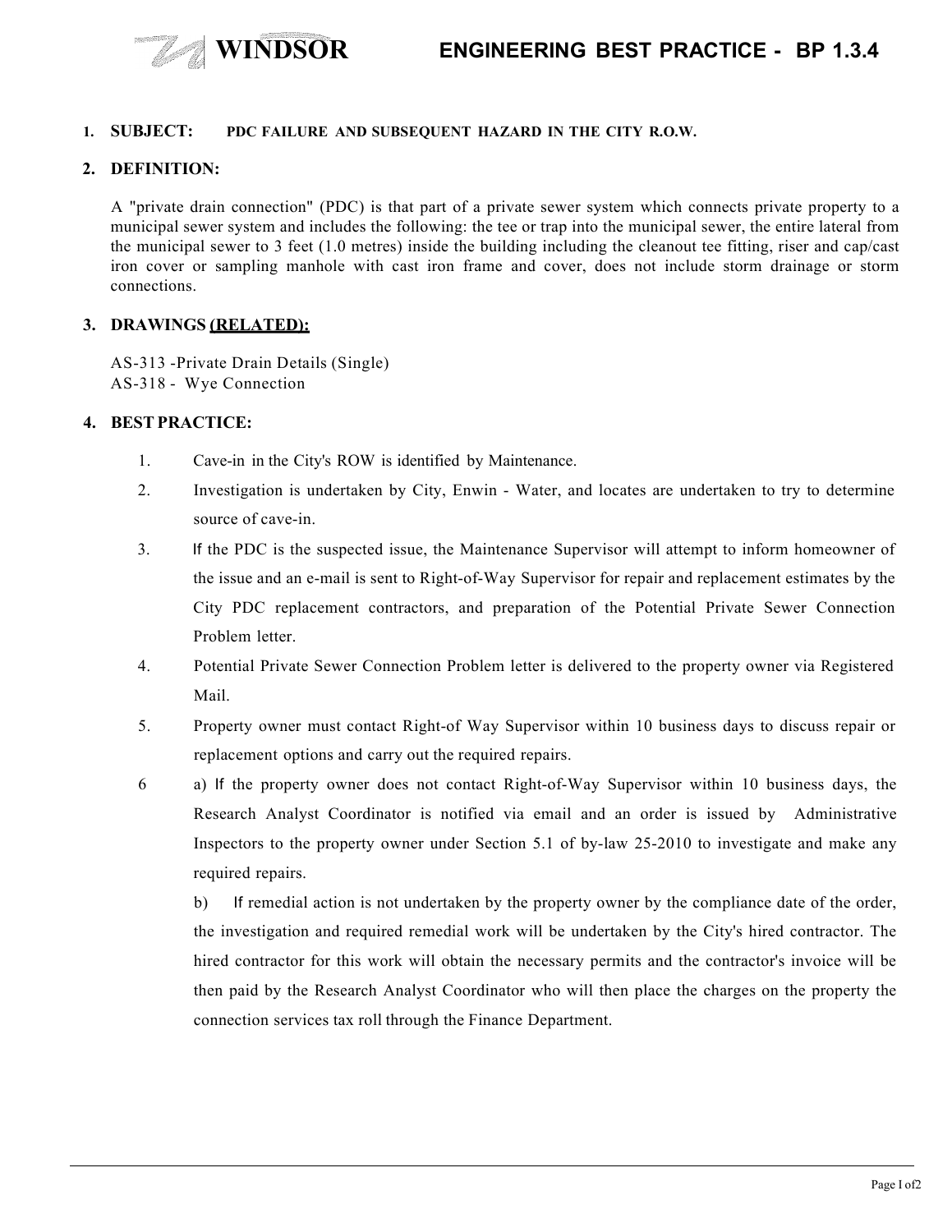

**ENGINEERING BEST PRACTICE - BP 1.3.4** 

# 5. RELATED BEST PRACTICE:

BP1.3.3.

# **6. RELATED CITY STANDARDS:**

- S-1 Sewers
- S-3 Excavation and Backfill
- S-4 Selected Granular Base Courses
- S-5 Concrete Curbs and Combined Curbs and Gutters
- S-6 Concrete Sidewalk and Driveway Approaches
- S-7 Concrete Heavy Duty Pavement, Concrete Base, Concrete Residential Pavement and Alley PavementsS-
- 9 Concrete
- S-10 Hot Mix, Hot Laid Asphaltic Concrete
- S-12 Dense Graded Thin Bituminous Hot Mix Surfacing
- S-14 Sodding
- S-15 Seeding Roadway Areas by Hydraulic Seeding and Mulch Cover MethodS-
- 24 Unshrinkable Backfill
- S-25 Clearing Blocked Sewer Connections
- S-29 Utility Cut Restoration
- S-32 CCTV Sewer Inspections
- S-34 Topsoil
- S-35 -Private Drain Connections
- S-36 Pre.seY'1 ltion of Trees

City Engineer or Designate Attachment

 $5\frac{\text{K}}{\text{Date}}$  r.  $\frac{\text{L0fb}}{\text{Date}}$